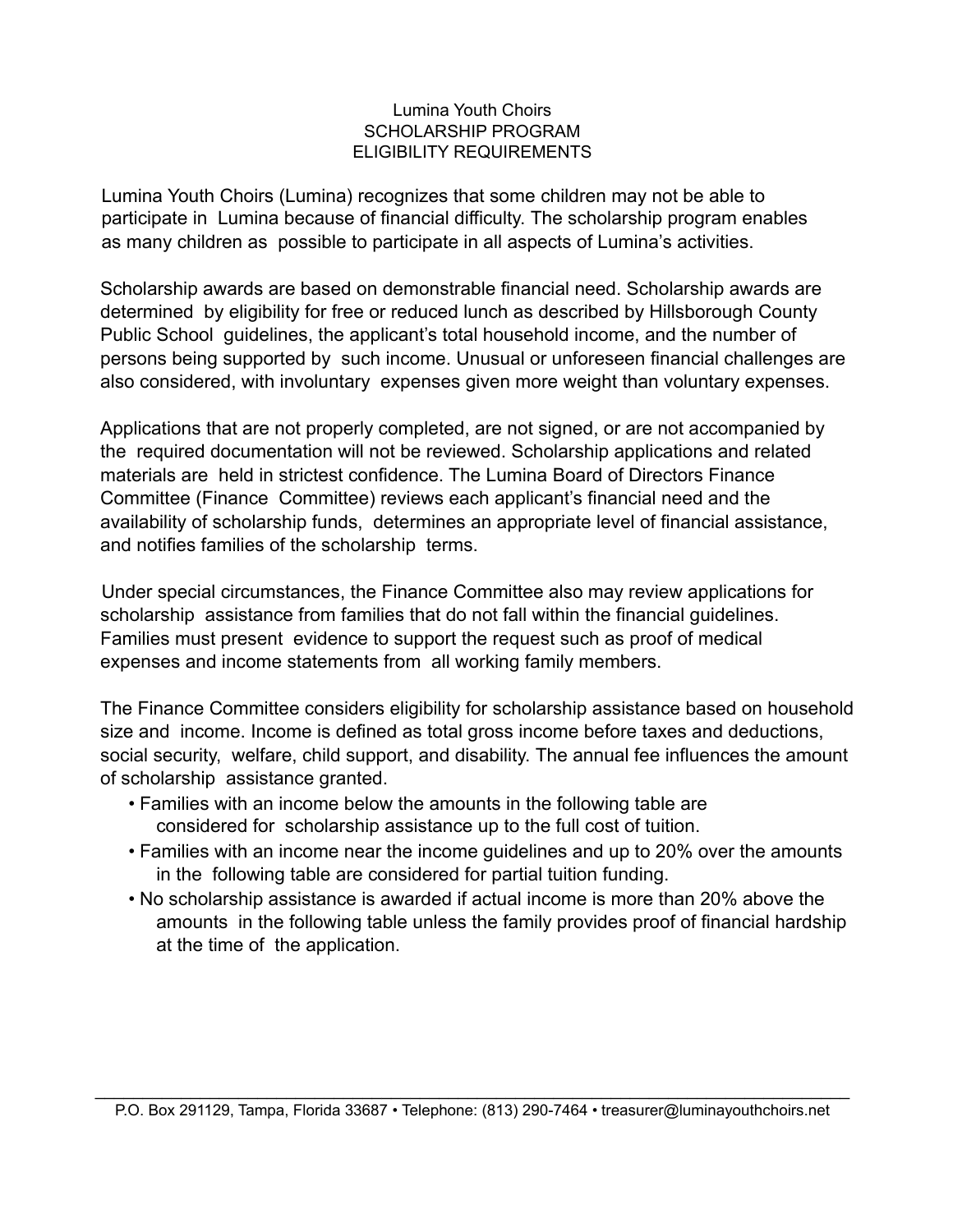|                          | Household Income |         |                    |                    |        |
|--------------------------|------------------|---------|--------------------|--------------------|--------|
| Household<br><b>Size</b> | Annually         | Monthly | Twice per<br>Month | Every Two<br>Weeks | Weekly |
| 1                        | 23,828           | 1,986   | 993                | 917                | 459    |
| $\overline{2}$           | 32,227           | 2,686   | 1,343              | 1,240              | 620    |
| 3                        | 40,626           | 3,386   | 1,693              | 1,563              | 782    |
| $\overline{\mathbf{4}}$  | 49,025           | 4,086   | 2,043              | 1,886              | 943    |
| 5                        | 57,424           | 4,786   | 2,393              | 2,209              | 1,105  |
| 6                        | 65,823           | 5,486   | 2,743              | 2,532              | 1,266  |
| $\overline{7}$           | 74,222           | 6,186   | 3,093              | 2,855              | 1,428  |
| 8                        | 82,681           | 6,886   | 3,443              | 3,178              | 1,589  |
| Each<br>additional       | +8399            | $+700$  | $+350$             | $+324$             | $+162$ |

The following table presents household size and income levels that Hillsborough County Public Schools uses to determine free or reduced lunch eligibility.

Every participating family is asked to pay some part of the cost. Therefore, Lumina asks that all families pay the registration fee for each child.

Our upper division choirs tour annually. **All students are expected to participate in this valuable experience. Multiple opportunities for fundraising assistance will be provided for every tour.**

Families requesting to participate in the scholarship program must submit a scholarship assistance application each year.

> Please direct questions about Lumina's Scholarship Program to [treasurer@luminayouthchoirs.net](mailto:treasurer@luminayouthchoirs.net) or (813) 290-7464.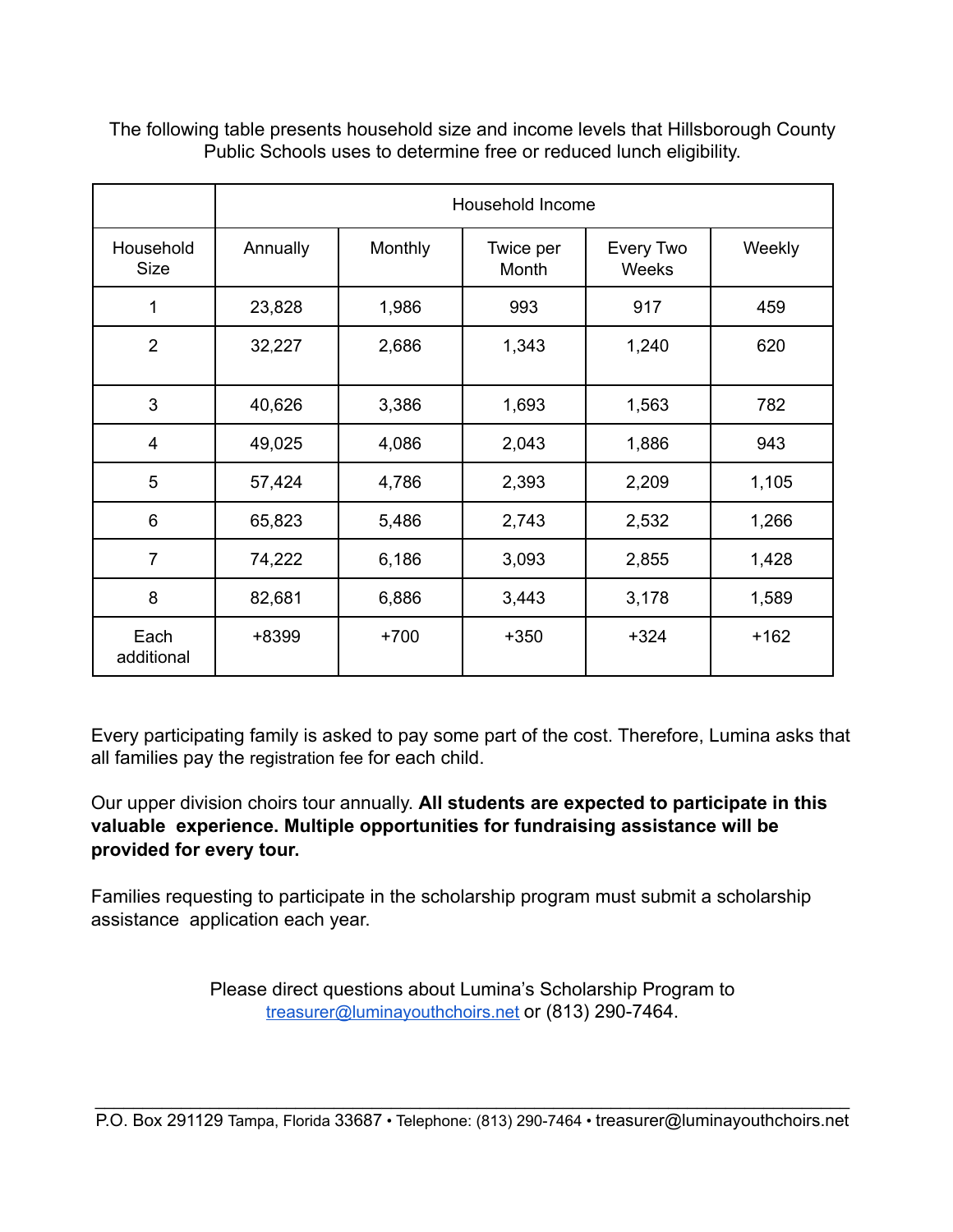## LUMINA YOUTH CHOIRS SCHOLARSHIP PROGRAM APPLICATION

| <b>CONTACT INFORMATION</b>          |  |
|-------------------------------------|--|
| Mother/Guardian Name:               |  |
| Father/Guardian Name:               |  |
| Street <sub>-City</sub> , ZIP Code: |  |
| Home Phone/Mobile Phone:            |  |

#### CHILD INFORMATION

| Child's Name | School Grade | Choir (if known) |
|--------------|--------------|------------------|
|              |              |                  |
|              |              |                  |
|              |              |                  |
|              |              |                  |

## EARNED HOUSEHOLD INCOME (Monthly)

| Name                                 | Relationship | Age | Occupation | <b>Gross Monthly</b><br>Income |
|--------------------------------------|--------------|-----|------------|--------------------------------|
|                                      |              |     |            |                                |
|                                      |              |     |            |                                |
|                                      |              |     |            |                                |
|                                      |              |     |            |                                |
|                                      |              |     |            |                                |
| <b>Total Earned Household Income</b> |              |     |            |                                |

# ADDITIONAL HOUSEHOLD INCOME (Monthly) ADDITIONAL HOUSEHOLD INCOME (Monthly)

| Source                 | <b>Gross Monthly Assistance</b> |
|------------------------|---------------------------------|
| <b>TANF</b>            |                                 |
| <b>AFDC</b>            |                                 |
| <b>EBT</b>             |                                 |
| <b>Social Security</b> |                                 |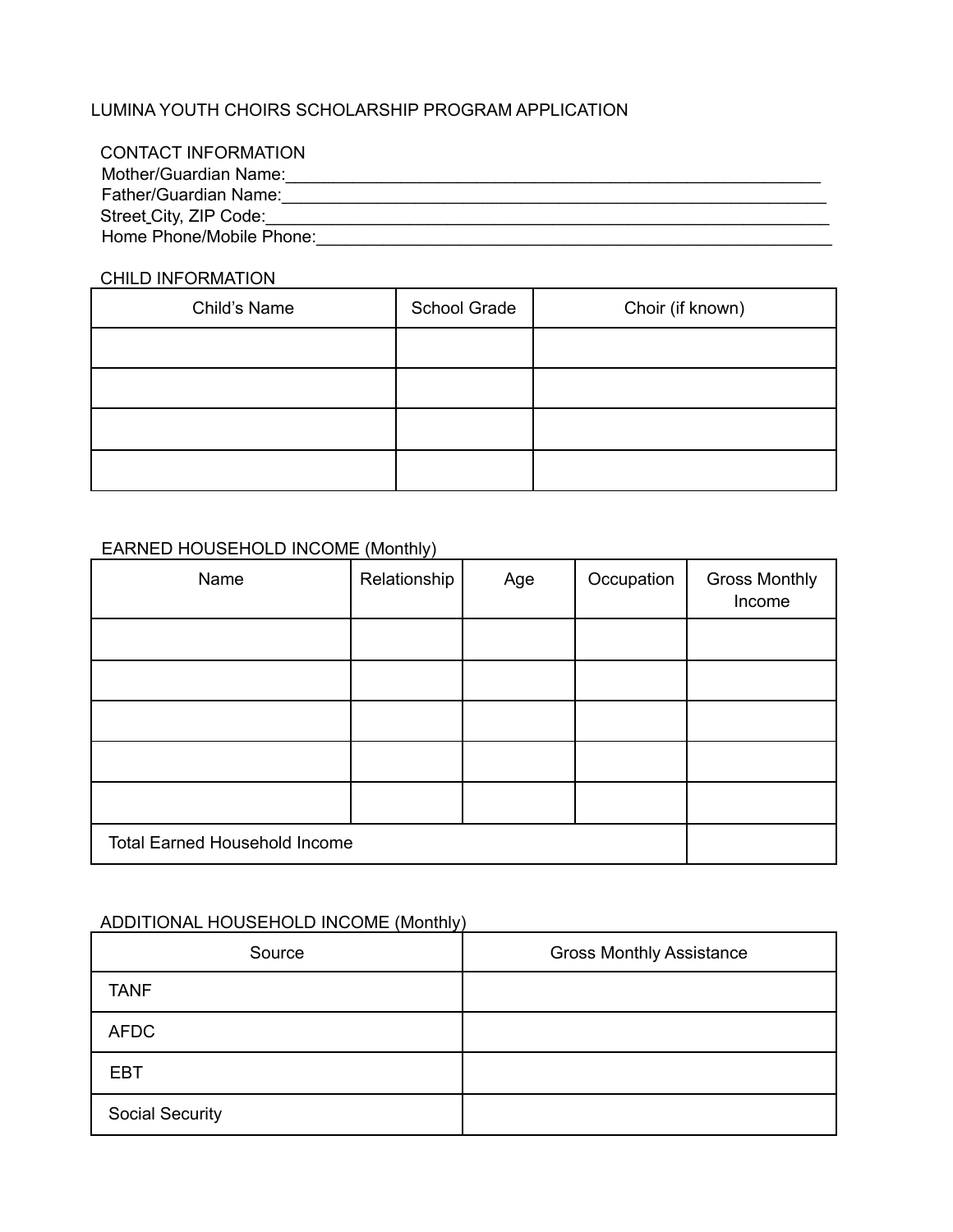| Child Support/Alimony                    |  |
|------------------------------------------|--|
| <b>Other Assistance</b>                  |  |
| <b>Total Additional Household Income</b> |  |

## TOTAL HOUSEHOLD INCOME

| Total (Total Earned + Total Additional) |  |
|-----------------------------------------|--|
|-----------------------------------------|--|

## ADDITIONAL INFORMATION

Does the applying chorister receive free or reduced lunch? Yes No

Total income of all members of the Household on last year's IRS return\_\_\_\_\_\_\_\_\_\_

Please attach copies of the following documents.

- Federal Income Tax Return Tax Form from the last year, which has been signed by you.
- W-2 forms from the last year
- Monthly payroll information if your income has changed since the last tax year.

If you are not required to file an Income Tax Return, please attach proof of your income such as your welfare check, AFDC Voucher, Social Security check, or child support check.

# *NOTE: If these documents are not attached, the Finance Committee will not review your application for scholarship assistance.*

Please let us know about special circumstances to support your request.

Funds for our scholarship program are gathered from many sources. Donors are interested in how Lumina makes a difference in choristers' lives. Please tell us how Lumina makes a difference in your life.

- **Student:** On a separate sheet of paper, briefly share why you are interested in singing with Lumina Youth Choirs
- **Parent/Guardian:** Also on a separate sheet of paper, please indicate how Lumina makes a difference in the life of your student and family and how you can make a difference in the Lumina organization as a volunteer